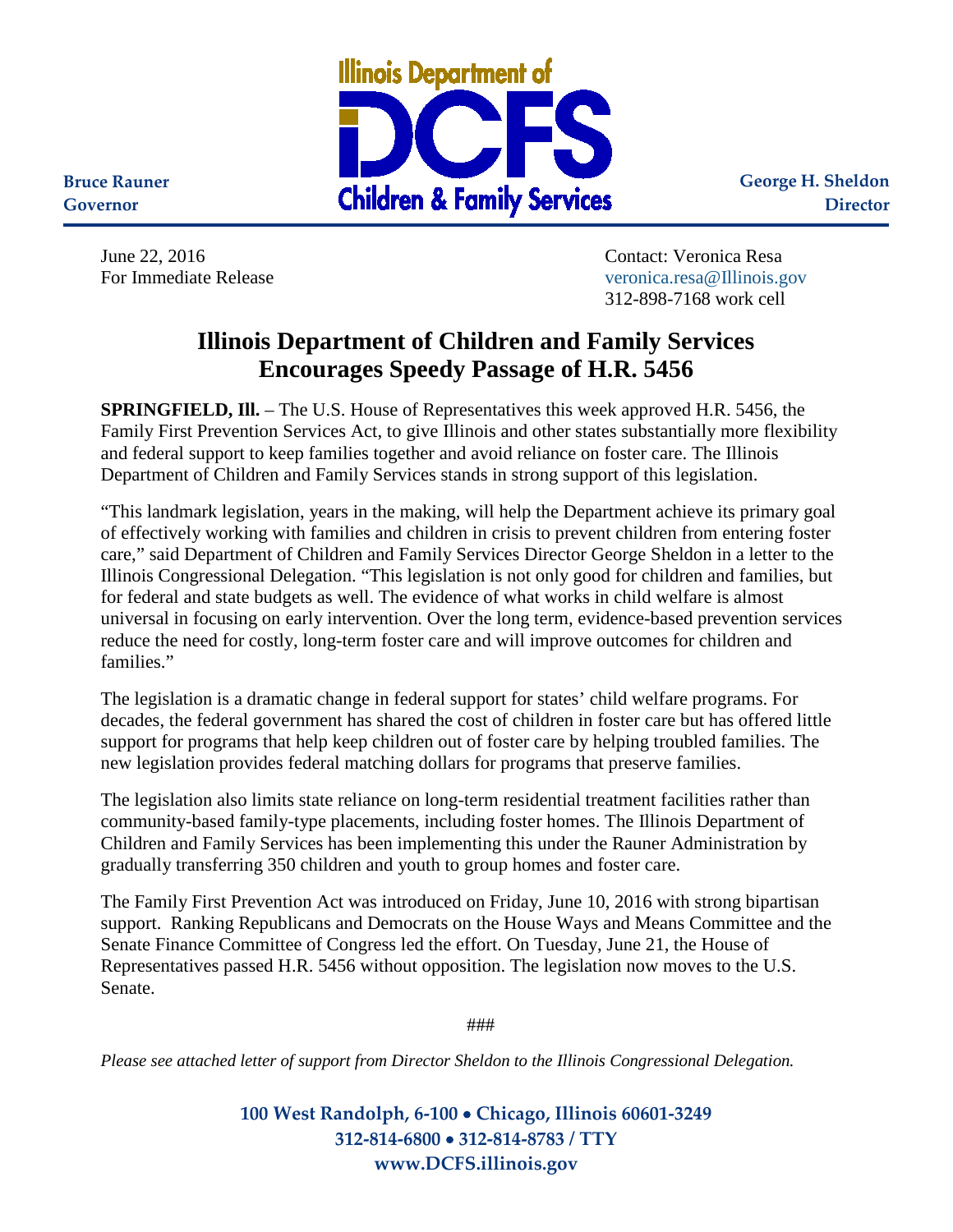

**George H. Sheldon Director**

**Bruce Rauner Governor**

June 21, 2016

Dear Members of the Illinois Congressional Delegation:

On behalf of the Illinois Department of Children and Family Services, I write in appreciation for the introduction and speedy consideration of H.R. 5456, the Family First Prevention Services Act. This landmark legislation, years in the making, will help the Department achieve its primary goal of effectively working with families and children in crisis to prevent children from entering foster care.

The Family First Prevention Services Act allows states to invest federal foster care funds in evidence-based prevention services. This ends the counter-productive policy under which the federal government has provided long-term funding for kids in foster care, rather than spending to keep kids out of foster care. The legislation aims to reduce inappropriate congregate care placements and strengthens kinship navigator programs to ensure that kids can remain with family whenever possible. By reducing the bureaucracy in licensing foster homes, the bill also will help attract good foster parents.

This legislation is not only good for children and families, but for federal and state budgets as well. The evidence of what works in child welfare is almost universal in focusing on early intervention. Over the long term, evidence-based prevention services reduce the need for costly, long-term foster care and will improve outcomes for children and families.

Governor Bruce Rauner has made it a priority to improve Illinois' child welfare system and DCFS has taken significant strides to do so. Over the past year, the Department has reduced the number of children in shelter care by 50 percent. With improved technology, DCFS has streamlined bureaucratic processes so our caseworkers can assist more families quickly and efficiently. Ahead of the policy included in H.R. 5456, at the state level we have worked to limit the length of time children are in congregate care and have moved 350 youth from residential facilities to foster care or other family settings. Those savings have been reinvested back into serving more kids.

> **100 West Randolph, 6-100 Chicago, Illinois 60601-3249 312-814-6800 312-814-8783 / TTY www.DCFS.illinois.gov**